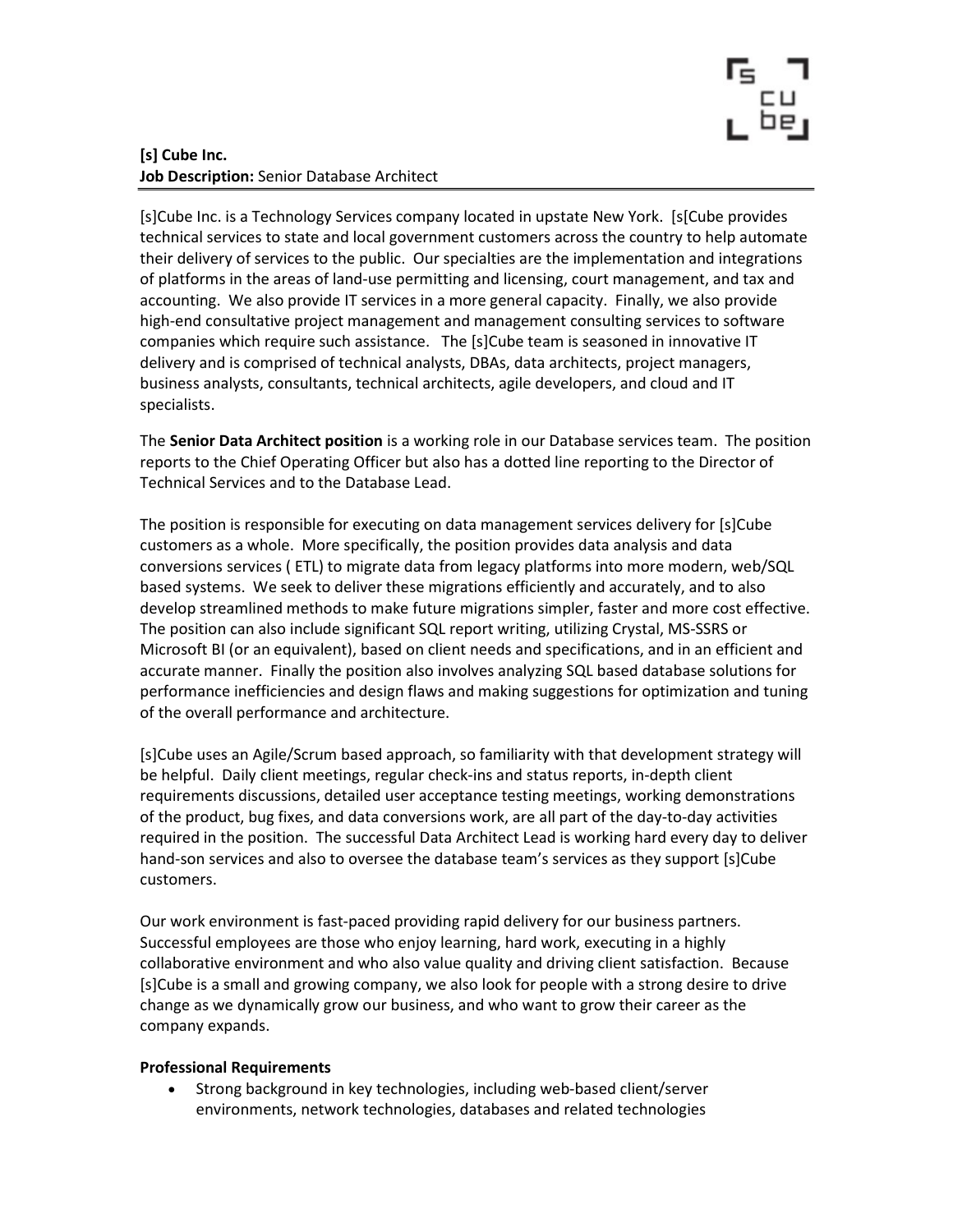

- 6-8 years of advanced SQL database experience, both in providing ETL activities and in assessing and analyzing databases.
- Proven ability to impress clients with responsiveness and technical prowess in the areas of database architecture and data transformation services, (ETL).
- Scripting and SQL skills, preferably with raw SQL capabilities and JavaScript or a similar technology. C+ or C# experience is a big plus.
- In-depth understanding of programming and software design
- Strong technical aptitude, and experience building and supporting web-based technologies will be essential.
- Flexibility and adaptability to adjust to a rapidly growing, dynamic environment
- A strong client service focus willingness to go the extra mile for customers is essential.
- Ability to work independently with clients both in person and remotely, and to confidently represent [s]Cube and win client confidence while doing so.
- Excellent analysis skills
- Outstanding follow through and customer service
- Strong oral and written communications skills; ability to interact with management and co-workers
- Strong work ethic some evening and weekend hours will be required
- Ability to adhere to strict deadlines
- Ability to juggle many priorities and to be able to provide accurate time estimates for work requests
- Ability to maintain strong relationships with client and technical team members, as well as with management.

### Required Skills

- Bachelor's degree with 6+ years of relevant work experience
- 6-8 years of proven work experience in delivering on technical projects, preferably in an Agile/Scrum environment.
- Experience in defining requirements and conceptualizing solutions on related projects or work assignments
- Exposure to/Knowledge of Agile development methodologies
- Ability to understand and deliver to detailed requirements documentation, in conjunction with clients and architect team.
- Demonstrated problem solving skills and the ability to work collaboratively with other stakeholders or team members to resolve issues
- Possess excellent written and verbal communication skills
- Strong and proven customer service skills and follow through.
- Strong facilitation, negotiation, and conflict resolution skills
- Ability to adapt in a dynamic work environment and make independent decisions
- Willingness to work in a fast-paced environment, handling multiple priorities
- Possess advanced knowledge of the tools and processes required by the role
- Solid individual performance, but will spend considerable portion of their time providing direction for others
- Share knowledge ability to coach and mentor junior team members